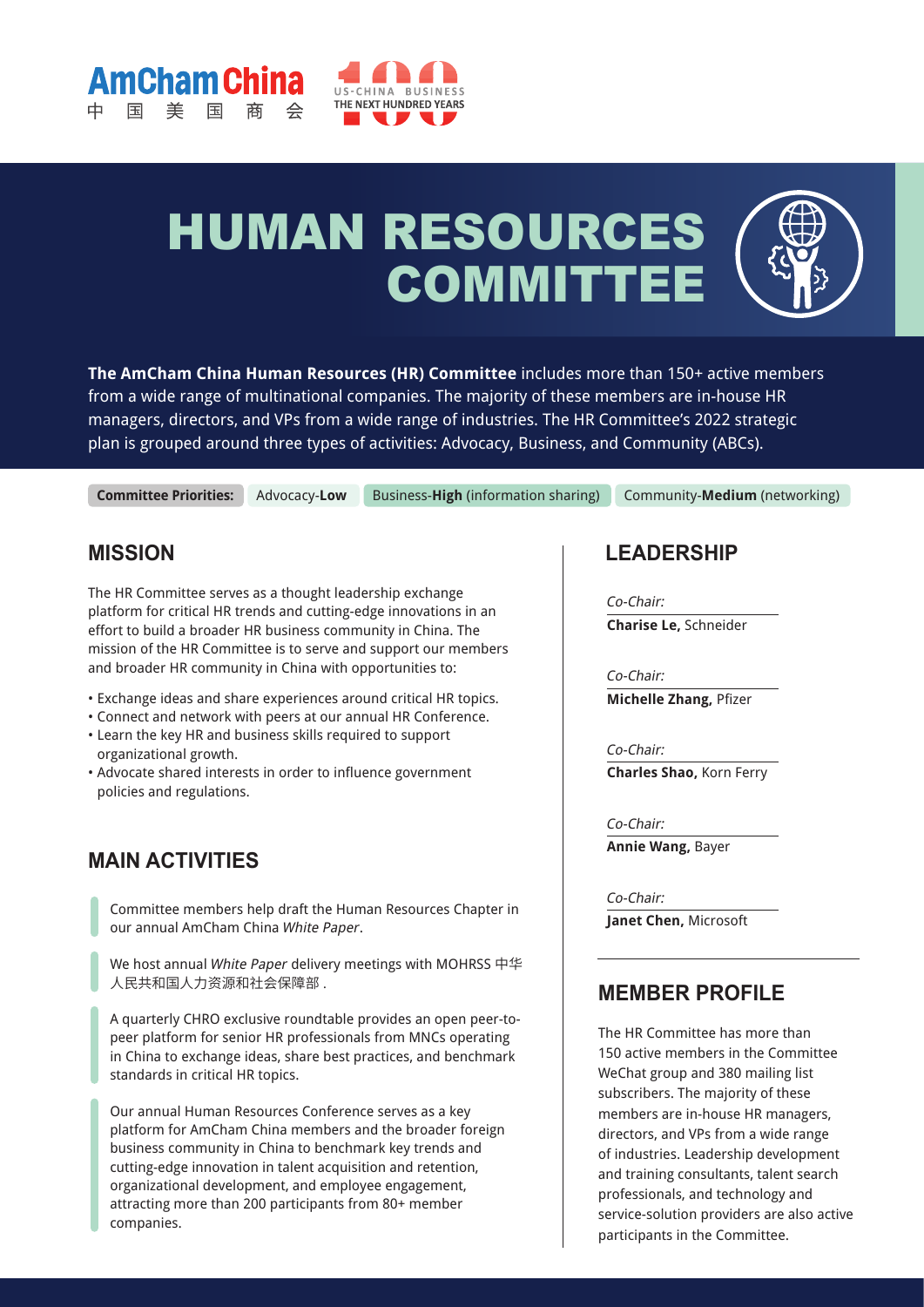



## **MAIN ACTIVITIES**

Our bimonthly in-person online training courses help HR Committee members develop HR skillsets and mitigate risks of employment-related litigation with evidence-based best practices.

Regular HR-focused events and enterprise visits helps the HR community get insights from senior corporate executives, business line and function leaders, and educators, helping to strengthen business performance and sustain employee productivity.

## **2022 WORKING PLAN (SUBJECT TO CHANGE)**

- **• Jan**: Enterprise Visitor Joint Event with Education Committee #1
- Hold regular Committee event #1
- **• March**: CHRO Roundtable #1 and HRfocused Training #1

- **• April**: General Event #2
- **• May**: Preparing for HR Conference
- **• June**: Annual HR Conference (End of June)

C ſ ſ

ſ ſ

## **Q1 Q2 Q3 Q4**

- **• July**: HR-focused Training #2
- **• August**: CHRO Roundtable #2
- **• September**: Joint Event with Education Committee #3 and HRfocused Training #3

ſ

ſ

ſ ſ

- **• October**: General Event #4 or Enterprise Visit
- **• November**: CHRO Roundtable #3 and HRfocused Training #4

## **ACTIVE MEMBERS**

| <b>Abbvie Pharmaceutical Trading</b><br>(Shanghai) Co., Ltd.           |
|------------------------------------------------------------------------|
| Afton Chemical (Beijing) Co., Ltd.                                     |
| AGCO (China) Holding Co., Ltd.                                         |
| Akamai (Beijing) Technologies Co.,<br>Ltd.                             |
| Alcon (China) Ophthalmic Product<br>Co., Ltd.                          |
| American Petroleum Institute (API)                                     |
| Amway (China) Co., Ltd.                                                |
| AVX Electronics (Tianjin) Co., Ltd.                                    |
| <b>B &amp; L (Shanghai) Project</b><br>Investment Consulting Co., Ltd. |
| Beijing Alltech Biological Products<br>(China) Co., Ltd.               |
| <b>Beijing North Head Consulting</b><br><b>Company Limited</b>         |
| Goldman Sachs (China) L.L.C.                                           |

| Beijing United Family Hospital and<br>Clinics             |
|-----------------------------------------------------------|
| Bruker (Beijing) Scientific<br>Technology Co., Ltd.       |
| BUNDOR VALVE USA INC.                                     |
| <b>Burson-Marsteller</b>                                  |
| Butler (Tianjin) Inc.                                     |
| Case New Holland (China)<br>Management Co., Ltd           |
| Caterpillar (China) Investment Co.,<br>Ltd.               |
| Celanese (China) Holding Co., Ltd.<br>Beijing Branch      |
| Chevron China Chemical Co Ltd                             |
| <b>CIeNET Technologies</b>                                |
| <b>Cigna Corporation Beijing</b><br>Representative Office |
| <b>Coherent Inc. Laser Group</b>                          |

| Coloplast (China) Medical Devices<br>Limited                             |
|--------------------------------------------------------------------------|
| Conocophillips                                                           |
| Corning China (Shanghai) Regional<br>Headquarter Beijing Branch          |
| <b>Covidien Healthcare International</b><br>Trading (Shanghai) Co., Ltd. |
| <b>CSMC Technologies Fab2 Co., Ltd</b>                                   |
| Cummins (China) Investment Co.,<br>Ltd.                                  |
| Dell (China) Co., Ltd. Beijing Office                                    |
| <b>Dezan Shira &amp; Assocaites</b>                                      |
| Du Pont China Holding Co., Ltd.*                                         |
| Eddic                                                                    |
| <b>Emerge Global LLC</b>                                                 |
| <b>Emerson Electric (China) Holdings</b><br>Co., Ltd.                    |
| <b>Entrust Datacard China</b>                                            |
|                                                                          |